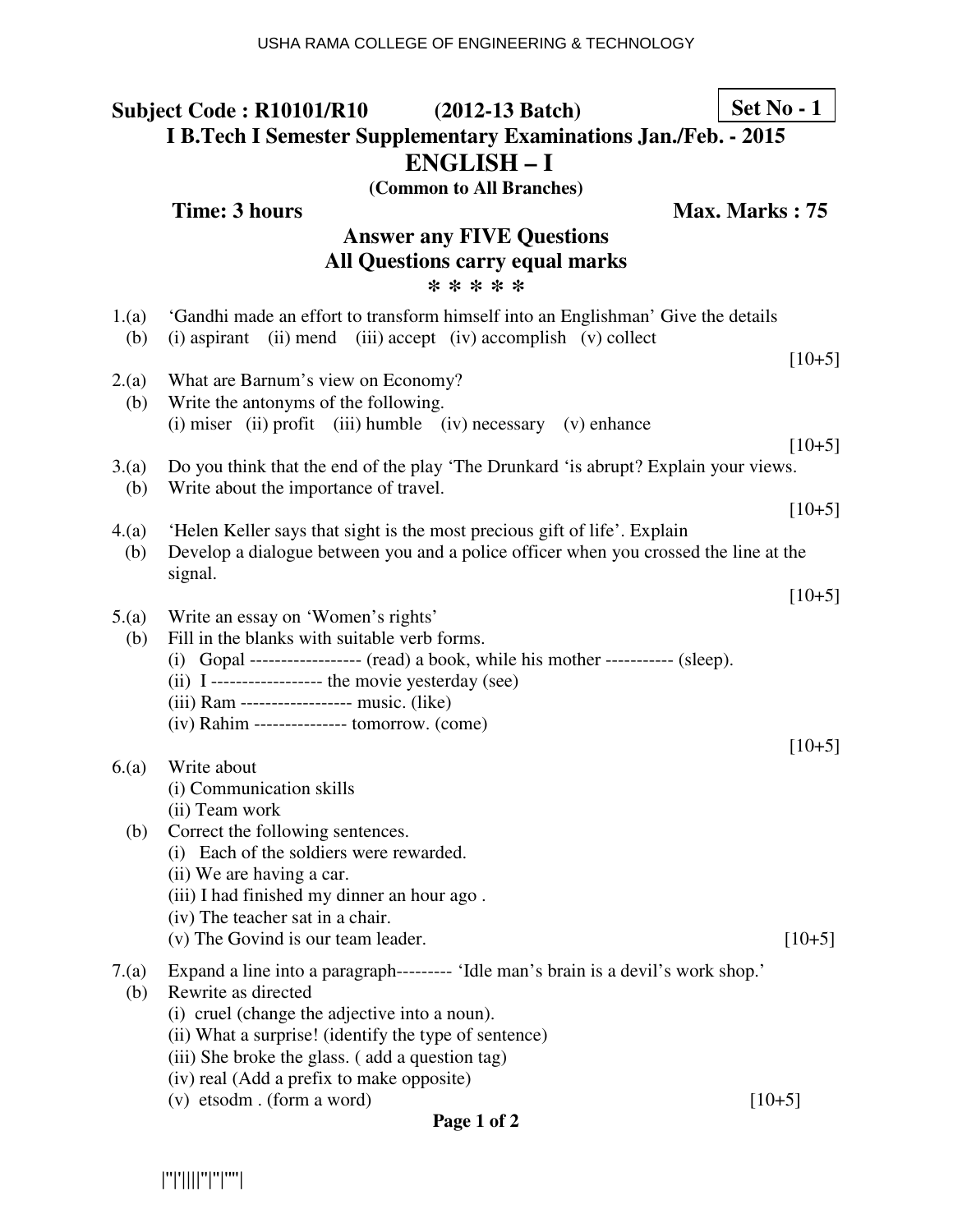### USHA RAMA COLLEGE OF ENGINEERING & TECHNOLOGY

# **Subject Code : R10101/R10 (2012-13 Batch)**

| Set No - |
|----------|
|----------|

8.(a) Write one word substitutes of the following. (i) one who is all powerful (ii) that which is against law (iii) written by an unknown author. (iv) a study of ancient things. (v) people who work at one place (b) Tick the right answer. (i) benign : gentle : : liberal : ------------ (a) unkind (b) generous (c) cruel D. miser (ii) advice : advise :: noun :------------- (a) verb (b) adjective (c) gerund (d) plural (iii) teller : bank :: waitress : (a) airport (b) restaurant (c) shop (d) port  $(iv)$  flower : weed  $::$  buzzard : --------- (a) plant (b) seed (c) bee (d) vulture (v) seismograph : earthquake :: thermometer :--------

(a) health (b) abacus (c) stethoscope (d) temperature

(c) Write about to infinitive. Give three examples

 $[5+5+5]$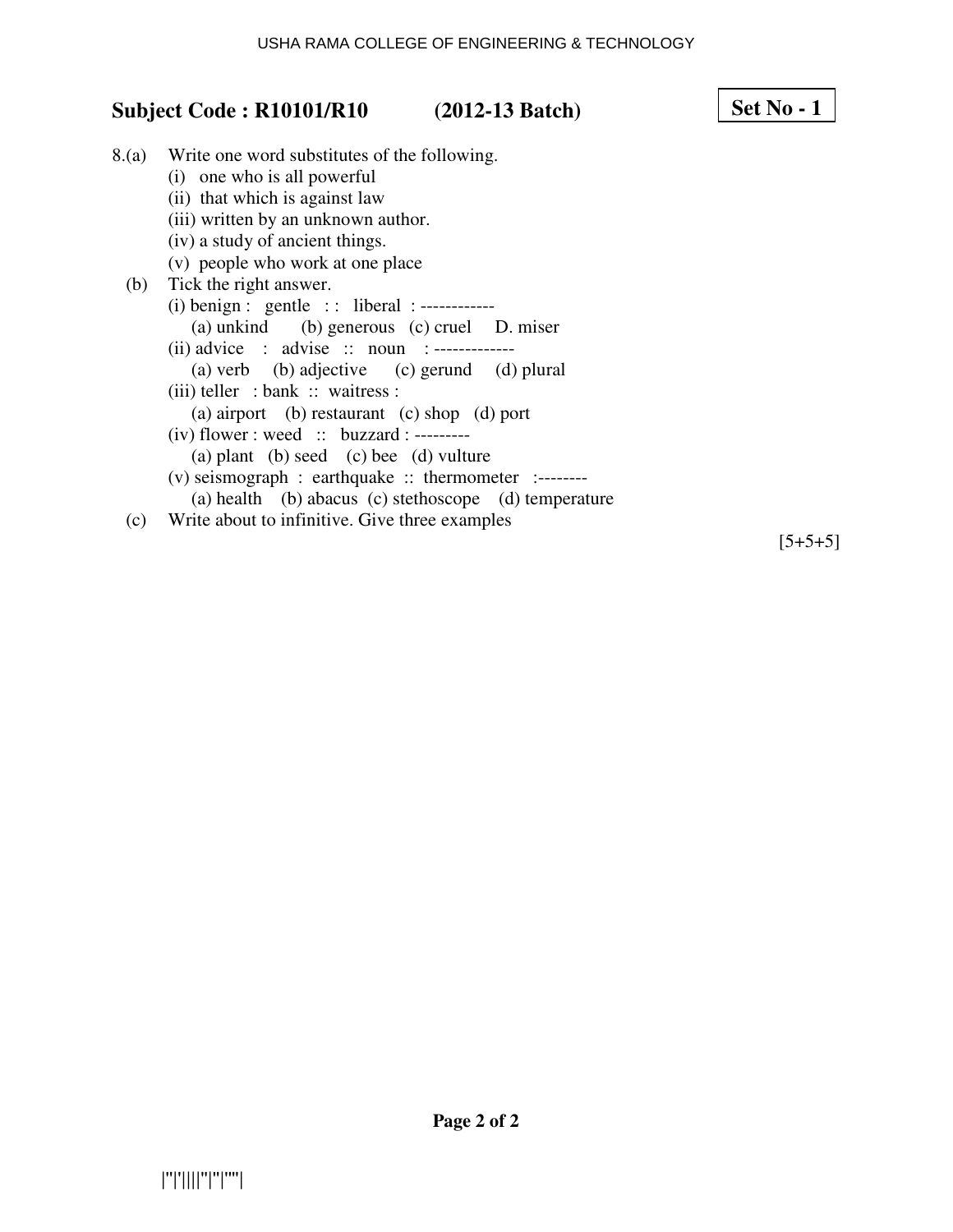**Time: 3 hours Max. Marks : 75** 

# **Answer any FIVE Questions All Questions carry equal marks \* \* \* \* \***

| 1.(a)<br>(b) | Write about Gandhiji's experiences as a student in London.<br>Give the synonyms.                                                                                                                                                                                                                                                                       |          |
|--------------|--------------------------------------------------------------------------------------------------------------------------------------------------------------------------------------------------------------------------------------------------------------------------------------------------------------------------------------------------------|----------|
|              | $(i)$ mend $(ii)$ rigorous<br>(iii) spectacular<br>(iv) treble (v) battered                                                                                                                                                                                                                                                                            |          |
| 2.(a)        | What are Barnum's views on rational economy? Relate them to the present theories of<br>economy.                                                                                                                                                                                                                                                        | $[10+5]$ |
| (b)          | Give the antonyms of the following.<br>(i) rational<br>(ii) minor<br>(iii) trifle<br>(iv) vulnerable (v) philanthropist                                                                                                                                                                                                                                | $[10+5]$ |
| 3(a)<br>(b)  | What kind of person Edward Middleton is?<br>What are the advantages of travel?                                                                                                                                                                                                                                                                         |          |
|              |                                                                                                                                                                                                                                                                                                                                                        | $[10+5]$ |
| 4(a)<br>(b)  | Give an account of Keller's plans for her third and last day of vision.<br>Develop a dialogue between you and your friend about your memories of your child<br>hood.                                                                                                                                                                                   |          |
|              |                                                                                                                                                                                                                                                                                                                                                        | $[10+5]$ |
| 5.(a)<br>(b) | What is Gender Discrimination?<br>Fill in the blanks with suitable verb forms.<br>(i) The child------------ to her mother. (cling)<br>(ii) It is years since $I$ --------- him. (see)<br>(iii) The girls were ---------- a song yesterday. (sing)<br>$(iv)$ Birds -------------- in the air. $(fly)$<br>$(v)$ I ---------------- for four years (live) |          |
|              |                                                                                                                                                                                                                                                                                                                                                        | $[10+5]$ |
| 6(a)         | Write about<br>(i) Self discipline<br>(ii) Positive attitude.                                                                                                                                                                                                                                                                                          |          |
| (b)          | Correct the following sentence.                                                                                                                                                                                                                                                                                                                        |          |
|              | (i) This book is belonging to me.                                                                                                                                                                                                                                                                                                                      |          |
|              | (ii) He was scolded his mother.<br>(iii) Where the school building is?                                                                                                                                                                                                                                                                                 |          |
|              | (iv) We enjoyed the party last evening.                                                                                                                                                                                                                                                                                                                |          |
|              | (v) Govind is the eldest man of our village.                                                                                                                                                                                                                                                                                                           |          |
|              |                                                                                                                                                                                                                                                                                                                                                        | $[10+5]$ |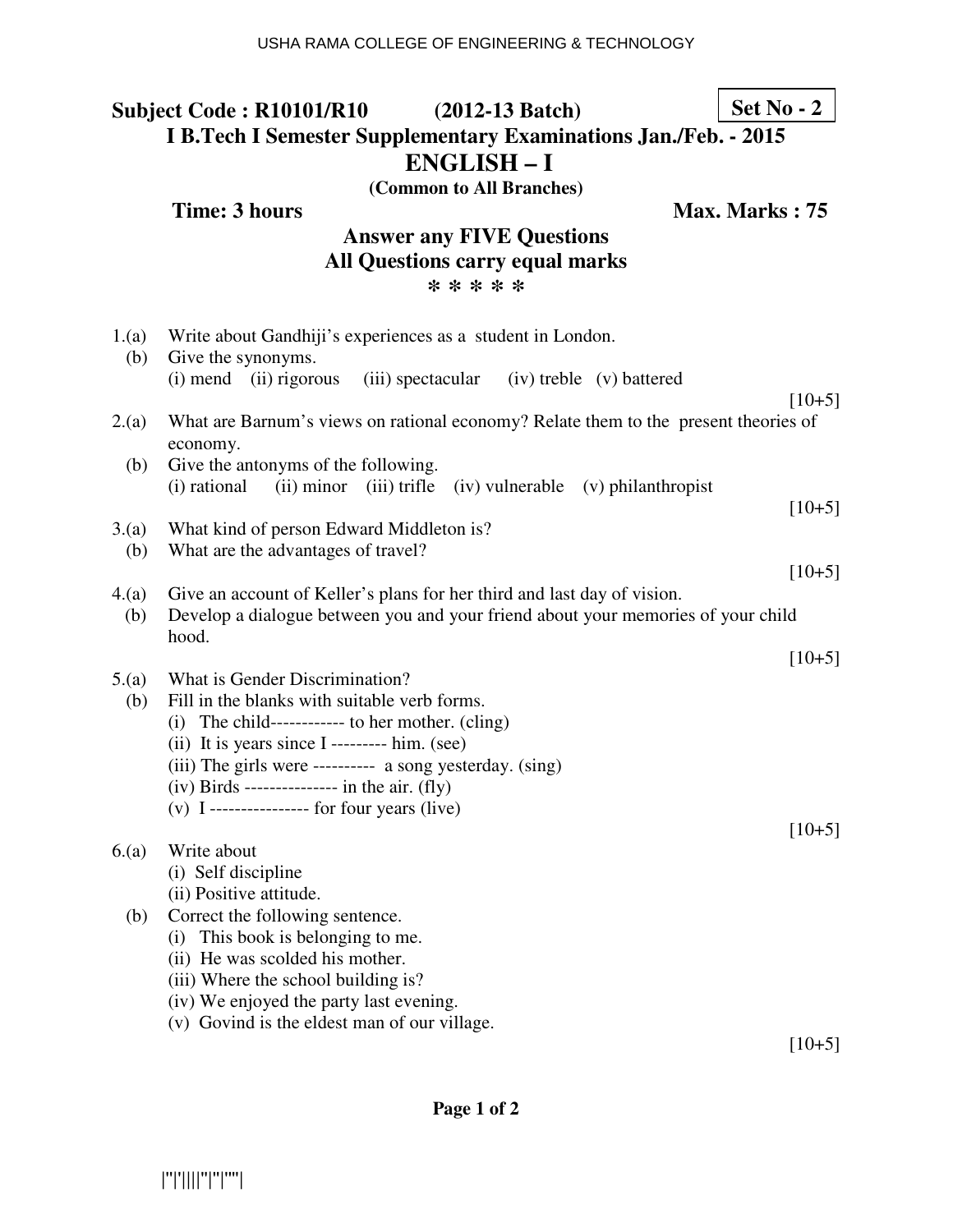| Subject Code: R10101/R10 (2012-13 Batch) |                                                                                                                                                                                                                                                                                                                                                                                                                      | Set $No - 2$ |
|------------------------------------------|----------------------------------------------------------------------------------------------------------------------------------------------------------------------------------------------------------------------------------------------------------------------------------------------------------------------------------------------------------------------------------------------------------------------|--------------|
| 7.(a)<br>(b)                             | Expand the line into a paragraph - 'think twice before you act'<br>Rewrite as directed.<br>(i) severe (change the adjective into a noun).<br>(ii) Ram speaks lies never . (Order of words)<br>(iii) Surely and strongly he assured the people of help who are very dejected. . (Pick the<br>adverbs)<br>(iv) trust (Add a prefix to make negative)<br>(v) lnaif (form a word)                                        |              |
|                                          |                                                                                                                                                                                                                                                                                                                                                                                                                      | $[10+5]$     |
| 8.(a)<br>(b)                             | Write one word substitutes of the following.<br>(i) fear of open places<br>(ii) a study of ancient things.<br>(iii) that which can be easily attacked<br>(iv) one who hates mankind.<br>(v) a doctor specialized in child treatment.<br>Tick the right answer.<br>(i) One has to work for---------------<br>(a) the country (b) one's country. (c) ones country (d) his country<br>(ii) The teacher let us --------- |              |
|                                          | (a) go early (b) to go early (c) early to go (d) to leave early<br>(iii) 'Ornithology' is a study of<br>(a) brain (b) mankind (c) birds (d) language<br>(iv) I see him everyday can also be written as, I see him---------<br>(a) daily (b) dialy (c) regularly (d) without break.<br>$(v)$ The plural of passer -by is<br>(a) passers (b) passers- bys (c) passer-bys. (d) passers-by                               |              |
| (c)                                      | Write about Gerund. Explain with examples.                                                                                                                                                                                                                                                                                                                                                                           | $[5+5+5]$    |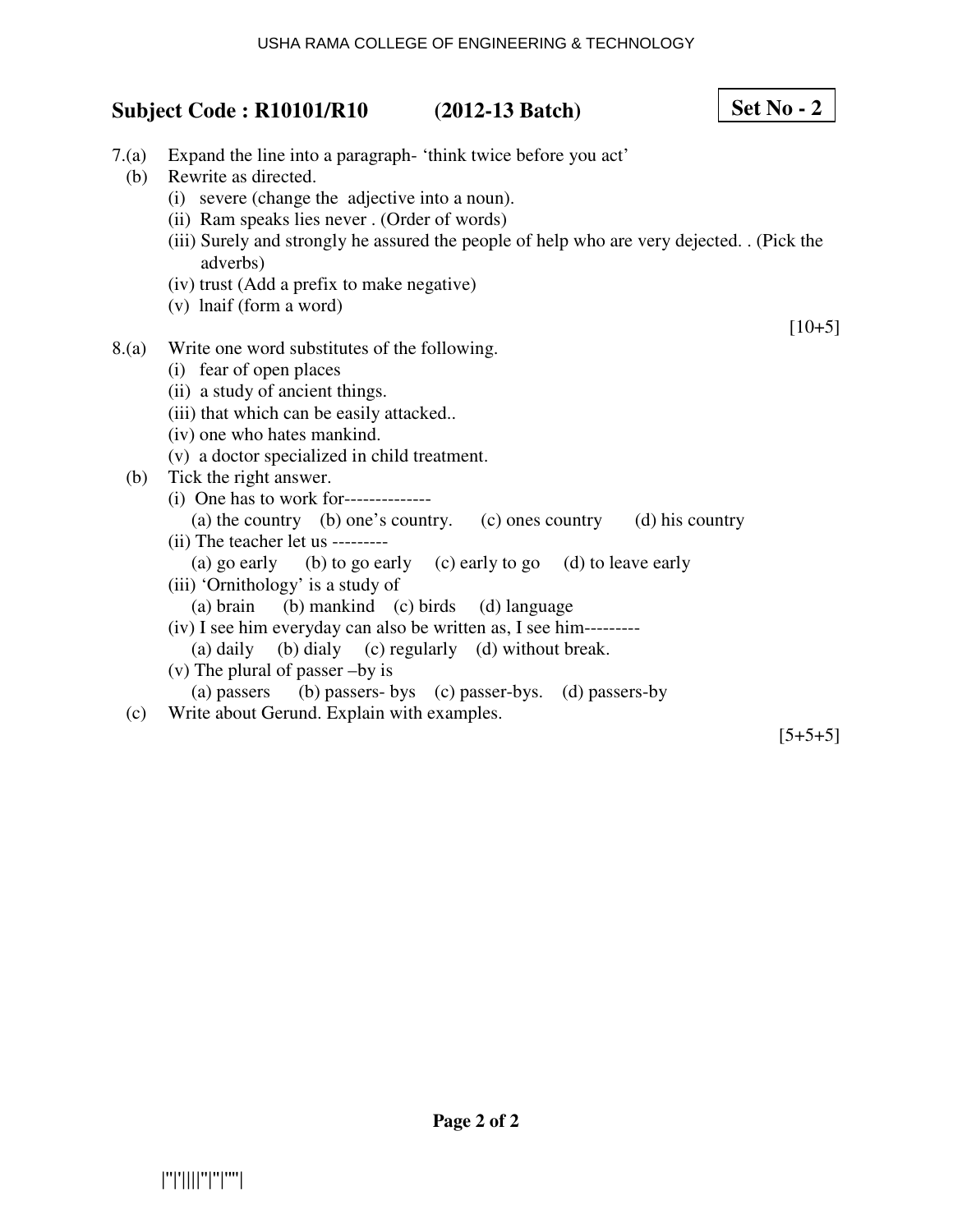**Time: 3 hours Max. Marks : 75** 

# **Answer any FIVE Questions All Questions carry equal marks \* \* \* \* \***

| How did Gandhi realize that he need not learn too many things to become an English                                                                                                                                                                                                                                                                     |                                                                                                                                                                                                                                                                                                                                                                     |
|--------------------------------------------------------------------------------------------------------------------------------------------------------------------------------------------------------------------------------------------------------------------------------------------------------------------------------------------------------|---------------------------------------------------------------------------------------------------------------------------------------------------------------------------------------------------------------------------------------------------------------------------------------------------------------------------------------------------------------------|
| Write the synonyms.<br>(i) persist (ii) forgery (iii) affliction (iv) numerous (v) academic                                                                                                                                                                                                                                                            | $[10+5]$                                                                                                                                                                                                                                                                                                                                                            |
| What are the suggestions given by Barnum about spending money?<br>Give the antonyms.                                                                                                                                                                                                                                                                   |                                                                                                                                                                                                                                                                                                                                                                     |
|                                                                                                                                                                                                                                                                                                                                                        | $[10+5]$                                                                                                                                                                                                                                                                                                                                                            |
| play 'The Drunkard'                                                                                                                                                                                                                                                                                                                                    |                                                                                                                                                                                                                                                                                                                                                                     |
|                                                                                                                                                                                                                                                                                                                                                        | $[10+5]$                                                                                                                                                                                                                                                                                                                                                            |
| Explain Keller's plans for her first day of vision. When according to her that a man<br>4(a)<br>would realize the value of life?                                                                                                                                                                                                                       |                                                                                                                                                                                                                                                                                                                                                                     |
| You are the joint secretary of your college union.                                                                                                                                                                                                                                                                                                     | $[10+5]$                                                                                                                                                                                                                                                                                                                                                            |
| Write an argumentative essay on 'Reservations for women'<br>Fill in the blanks with suitable verb forms.<br>(ii) Sunny ---------------(play) while his brother is------ (read)<br>(iii) The plane ---------- just now (arrive)                                                                                                                         | $[10+5]$                                                                                                                                                                                                                                                                                                                                                            |
| What are problem solving skills? How are they helpful to a person?<br>Correct the following sentences.<br>(i) She is looking on the sky<br>(ii) The mangoes tastes sour.<br>(iii) He fall down and broke his leg<br>(iv) She has left school last year.<br>(v) The boy is suffering with fever.                                                        | $[10+5]$                                                                                                                                                                                                                                                                                                                                                            |
| Expand the line into a paragraph-'God helps the innocent'.'<br>Rewrite as directed.<br>(i) hard (change the adjective into a noun).<br>(ii) Akbar is a great king . (identify the type of sentence)<br>(iii) He played the game cleverly . (Pick the adverb)<br>(iv) claim (Add a prefix to make it negative)<br>(v) terpea. (form a word)<br>$[10+5]$ |                                                                                                                                                                                                                                                                                                                                                                     |
|                                                                                                                                                                                                                                                                                                                                                        | man?<br>(i) extravagant<br>(ii) reverence (iii) interest (iv) seldom (v) before<br>Sketch the personality of Edward Middleton in contrast with that of lawer Cribbs in the<br>What are the advantages of travel?<br>Develop a dialogue between you and the principal of your college about the sports day.<br>$(iv)$ I ------------- the work yesterday. $(finish)$ |

**Page 1 of 2** 

|''|'||||''|''|''''|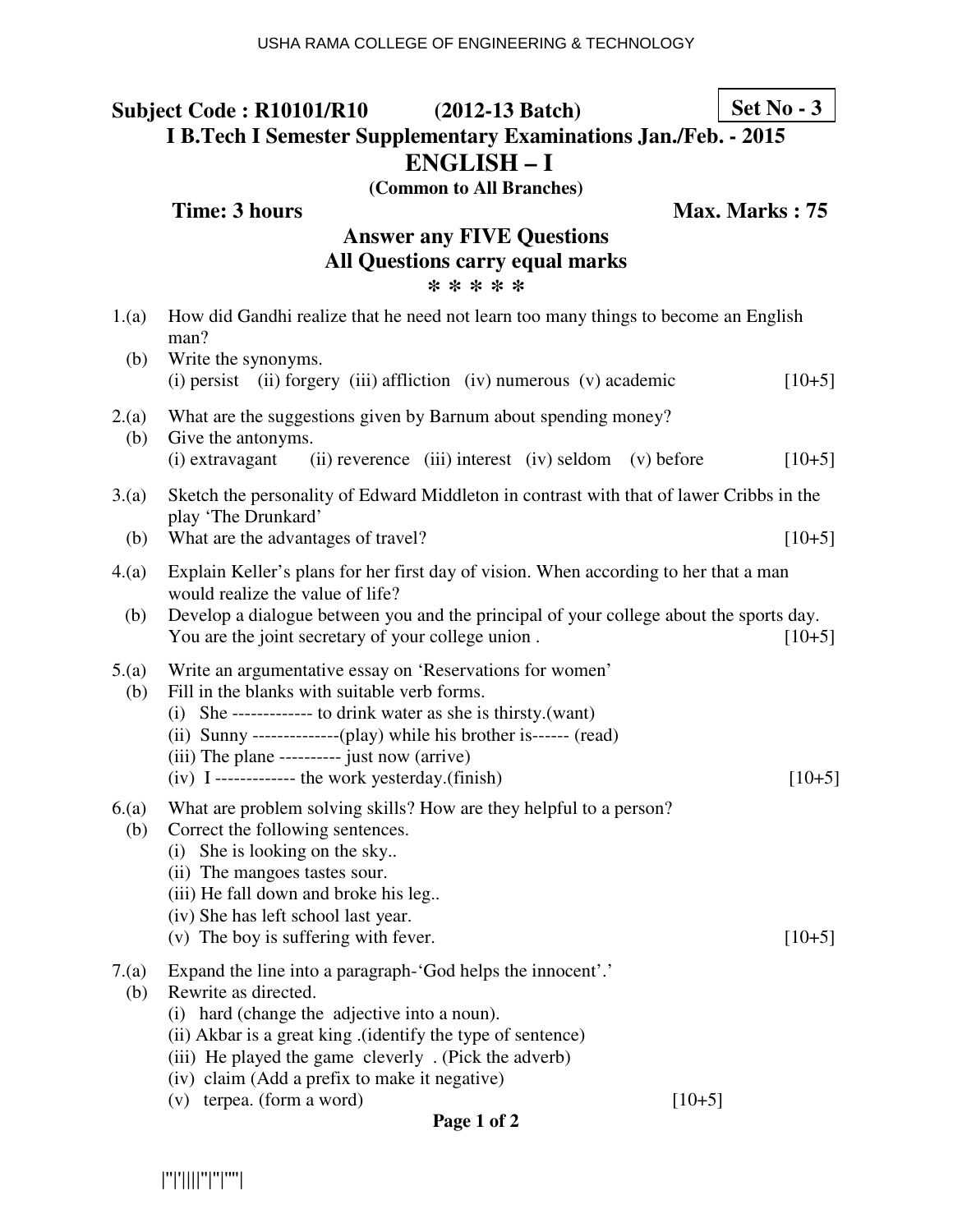# **Subject Code : R10101/R10 (2012-13 Batch)**

| 8.(a) | Give one word substitutes of the following.            |
|-------|--------------------------------------------------------|
|       | (i) a person who can use both the hands.               |
|       | (ii) a study of birds.                                 |
|       | (iii) one who believe in the existence of god.         |
|       | (iv) a person who is fond of food.                     |
|       | (v) fear of closed places                              |
| (b)   | Tick the right answer.                                 |
|       | $(i)$ benign : gentle : liberal                        |
|       | (a) unkind (b) generous (c) cruel (d) miser            |
|       | (ii) advice : advise :: noun :-------------            |
|       | (a) verb (b) adjective (c) gerund (d) plural           |
|       | $(iii)$ teller : bank :: waitress :                    |
|       | (a) airport (b) restaurant (c) shop (d) port           |
|       | $(iv)$ flower : weed :: buzzard : --------             |
|       | (a) plant (b) seed (c) bee (d) vulture                 |
|       | $(v)$ seismograph : earthquake :: thermometer :------- |
|       | (a) health (b) abacus (c) stethoscope (d) temperature  |
|       |                                                        |

(c) Explain about to infinitive. Give three examples

 $[5+5+5]$ 

**Set No - 3**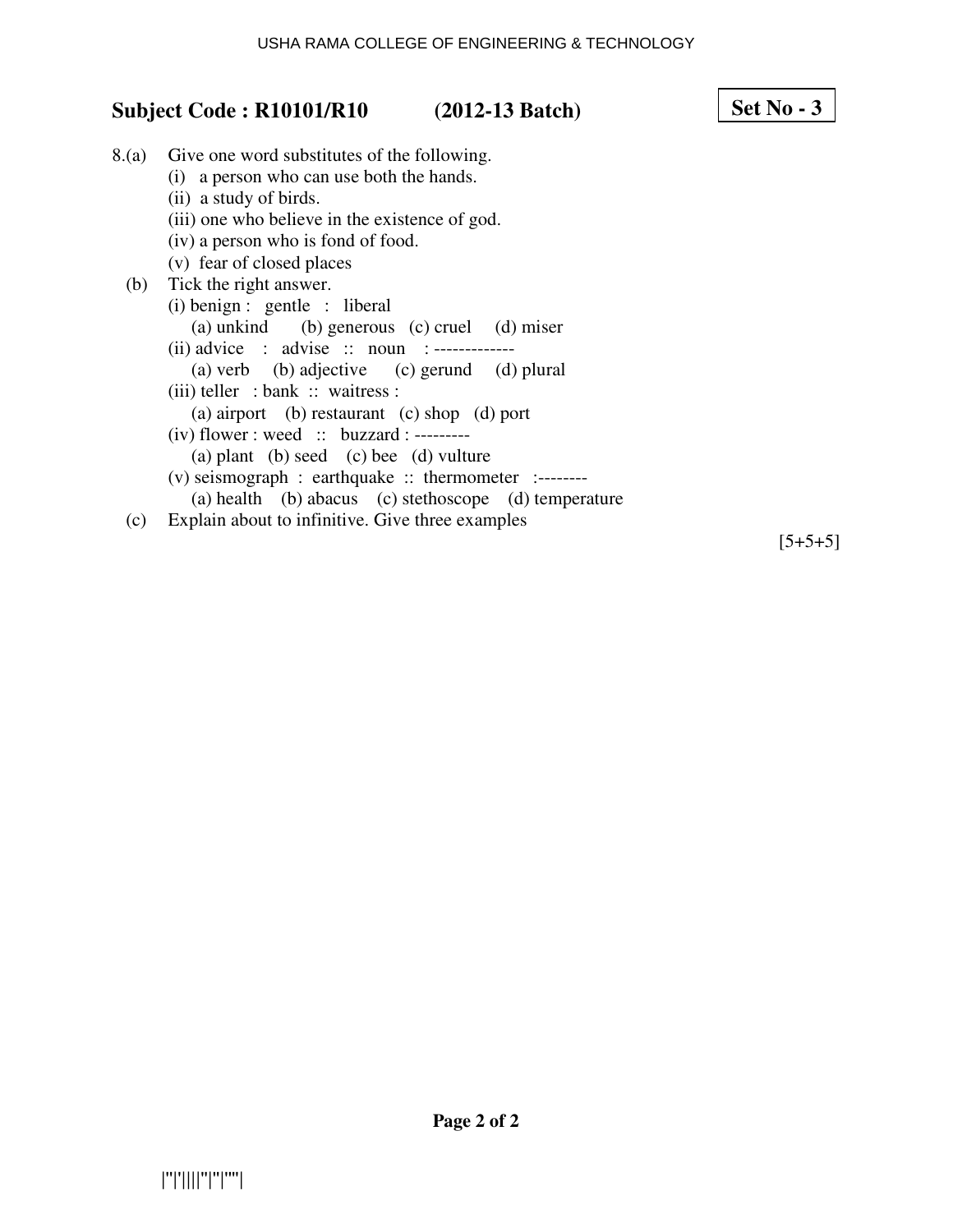**Time: 3 hours Max. Marks : 75** 

# **Answer any FIVE Questions All Questions carry equal marks \* \* \* \* \***

| 1.(a)<br>(b) | Give an account of Gandhiji's life in London.<br>Give the synonyms.                                                                                                               |          |
|--------------|-----------------------------------------------------------------------------------------------------------------------------------------------------------------------------------|----------|
|              | (i) emulate (ii) coercion (iii) panorama (iv) tryst<br>(v) battered                                                                                                               | $[10+5]$ |
| 2.(a)<br>(b) | What are Barnum's suggestions to attain pecuniary independence?<br>Write the antonyms.                                                                                            |          |
|              | (i) simple (ii) elevate<br>(iii) delight (iv) voluntary (v) mend                                                                                                                  | $[10+5]$ |
| 3(a)<br>(b)  | Sketch the characters of Lawyer Cribbs and Edward Middleton.<br>Describe a journey with your class mates.                                                                         |          |
|              |                                                                                                                                                                                   | $[10+5]$ |
| 4(a)<br>(b)  | Give an account of Keller's plans for her last and third day of vision.<br>Develop a dialogue between a stranger and you about the importance of Indian tradition<br>and culture. |          |
|              |                                                                                                                                                                                   | $[10+5]$ |
| 5.(a)<br>(b) | Write about problems arising out of dowry system.<br>Fill in the blanks with suitable verb forms.                                                                                 |          |
|              | $(i)$ The Child -------------- restless. (appear)                                                                                                                                 |          |
|              | (ii) I ----------------- (sleep) when my friend -------- to my house.(come).                                                                                                      |          |
|              | $(iii)$ Mary ----------------- a car recently. $(buy)$                                                                                                                            |          |
|              | $(iv)$ The wind ----------- off his hat. $(blow)$                                                                                                                                 | $[10+5]$ |
| 6(a)         | Write about                                                                                                                                                                       |          |
|              | (i) Self motivation.                                                                                                                                                              |          |
|              | (ii) Problem solving skills                                                                                                                                                       |          |
| (b)          | Correct the following sentences.                                                                                                                                                  |          |
|              | (i) He invited me to the dinner.                                                                                                                                                  |          |
|              | (ii) Each of the boys have taken their books.                                                                                                                                     |          |
|              | (iii) I have to blame me for this mistake.                                                                                                                                        |          |
|              | (iv) He met me at Sunday.                                                                                                                                                         |          |
|              | (v) I am seeing a movie.                                                                                                                                                          |          |
|              |                                                                                                                                                                                   | $[10+5]$ |